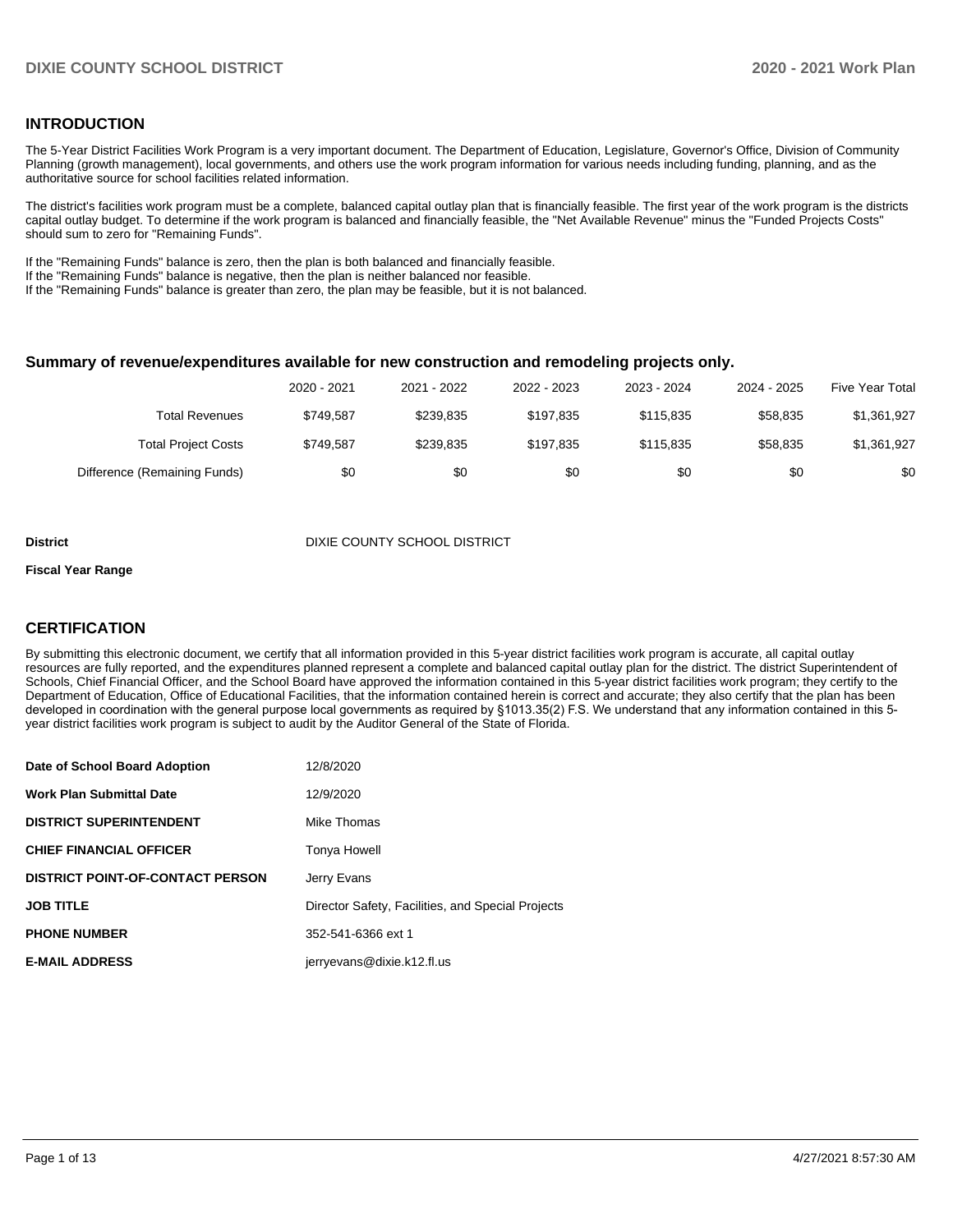# **Expenditures**

### **Expenditure for Maintenance, Repair and Renovation from 1.50-Mills and PECO**

Annually, prior to the adoption of the district school budget, each school board must prepare a tentative district facilities work program that includes a schedule of major repair and renovation projects necessary to maintain the educational and ancillary facilities of the district.

|                                  | Item                                                                                                                                                                                                       | 2020 - 2021<br><b>Actual Budget</b> | 2021 - 2022<br>Projected | 2022 - 2023<br>Projected | 2023 - 2024<br>Projected | 2024 - 2025<br>Projected | <b>Total</b> |  |  |  |  |
|----------------------------------|------------------------------------------------------------------------------------------------------------------------------------------------------------------------------------------------------------|-------------------------------------|--------------------------|--------------------------|--------------------------|--------------------------|--------------|--|--|--|--|
| <b>HVAC</b>                      |                                                                                                                                                                                                            | \$100,000                           | \$50,000                 | \$50,000                 | \$50,000                 | \$50,000                 | \$300,000    |  |  |  |  |
| Locations:                       | DIXIE COUNTY ADMINISTRATION, DIXIE COUNTY SENIOR HIGH (NEW), DIXIE COUNTY SENIOR HIGH (OLD), JAMES M ANDERSON<br>ELEMENTARY, OLD TOWN Education Complex, OLD TOWN ELEMENTARY, RUTH RAINS MIDDLE            |                                     |                          |                          |                          |                          |              |  |  |  |  |
| Flooring                         |                                                                                                                                                                                                            | \$5,000                             | \$30,000                 | \$30,000                 | \$30,000                 | \$30,000                 | \$125,000    |  |  |  |  |
| Locations:                       | DIXIE COUNTY ADMINISTRATION, DIXIE COUNTY SENIOR HIGH (NEW), DIXIE COUNTY SENIOR HIGH (OLD), JAMES M ANDERSON<br>ELEMENTARY, OLD TOWN Education Complex, OLD TOWN ELEMENTARY, RUTH RAINS MIDDLE            |                                     |                          |                          |                          |                          |              |  |  |  |  |
| Roofing                          |                                                                                                                                                                                                            | \$0                                 | \$0                      | \$0                      | \$0                      | \$0                      | \$0          |  |  |  |  |
| Locations:                       | No Locations for this expenditure.                                                                                                                                                                         |                                     |                          |                          |                          |                          |              |  |  |  |  |
| Safety to Life                   |                                                                                                                                                                                                            | \$72,000                            | \$72,000                 | \$72,000                 | \$72,000                 | \$72,000                 | \$360,000    |  |  |  |  |
| Locations:                       | DIXIE COUNTY ADMINISTRATION, DIXIE COUNTY SENIOR HIGH (NEW), DIXIE COUNTY SENIOR HIGH (OLD), JAMES M ANDERSON<br>ELEMENTARY, OLD TOWN Education Complex, OLD TOWN ELEMENTARY, RUTH RAINS MIDDLE            |                                     |                          |                          |                          |                          |              |  |  |  |  |
| Fencing                          |                                                                                                                                                                                                            | \$5,000                             | \$5,000                  | \$5,000                  | \$5,000                  | \$5,000                  | \$25,000     |  |  |  |  |
| Locations:                       | DIXIE COUNTY ADMINISTRATION, DIXIE COUNTY SENIOR HIGH (NEW), DIXIE COUNTY SENIOR HIGH (OLD), JAMES M ANDERSON<br>ELEMENTARY, OLD TOWN Education Complex, OLD TOWN ELEMENTARY, RUTH RAINS MIDDLE            |                                     |                          |                          |                          |                          |              |  |  |  |  |
| Parking                          |                                                                                                                                                                                                            | \$5,000                             | \$5,000                  | \$5,000                  | \$5.000                  | \$5.000                  | \$25,000     |  |  |  |  |
| Locations:                       | DIXIE COUNTY ADMINISTRATION, DIXIE COUNTY SENIOR HIGH (NEW), DIXIE COUNTY SENIOR HIGH (OLD), JAMES M ANDERSON<br>ELEMENTARY, OLD TOWN Education Complex, OLD TOWN ELEMENTARY, RUTH RAINS MIDDLE            |                                     |                          |                          |                          |                          |              |  |  |  |  |
| Electrical                       |                                                                                                                                                                                                            | \$0                                 | \$5,000                  | \$5,000                  | \$5.000                  | \$5.000                  | \$20,000     |  |  |  |  |
| Locations:                       | DIXIE COUNTY ADMINISTRATION, DIXIE COUNTY SENIOR HIGH (NEW), DIXIE COUNTY SENIOR HIGH (OLD), JAMES M ANDERSON<br>ELEMENTARY, OLD TOWN Education Complex, OLD TOWN ELEMENTARY, RUTH RAINS MIDDLE            |                                     |                          |                          |                          |                          |              |  |  |  |  |
| Fire Alarm                       |                                                                                                                                                                                                            | \$10,000                            | \$10,000                 | \$10,000                 | \$10,000                 | \$10,000                 | \$50,000     |  |  |  |  |
| Locations:                       | DIXIE COUNTY ADMINISTRATION, DIXIE COUNTY SENIOR HIGH (NEW), DIXIE COUNTY SENIOR HIGH (OLD), JAMES M ANDERSON<br>ELEMENTARY, OLD TOWN Education Complex, OLD TOWN ELEMENTARY, RUTH RAINS MIDDLE            |                                     |                          |                          |                          |                          |              |  |  |  |  |
| Telephone/Intercom System        |                                                                                                                                                                                                            | \$0                                 | \$0                      | \$0                      | \$0                      | \$0                      | \$0          |  |  |  |  |
|                                  | Locations: No Locations for this expenditure.                                                                                                                                                              |                                     |                          |                          |                          |                          |              |  |  |  |  |
| <b>Closed Circuit Television</b> |                                                                                                                                                                                                            | \$0                                 | \$0                      | \$0                      | \$0                      | \$0                      | \$0          |  |  |  |  |
|                                  | Locations: No Locations for this expenditure.                                                                                                                                                              |                                     |                          |                          |                          |                          |              |  |  |  |  |
| Paint                            |                                                                                                                                                                                                            | \$0                                 | \$20,000                 | \$20,000                 | \$20,000                 | \$20,000                 | \$80,000     |  |  |  |  |
|                                  | Locations: DIXIE COUNTY ADMINISTRATION, DIXIE COUNTY SENIOR HIGH (NEW), DIXIE COUNTY SENIOR HIGH (OLD), JAMES M ANDERSON<br>ELEMENTARY, OLD TOWN Education Complex, OLD TOWN ELEMENTARY, RUTH RAINS MIDDLE |                                     |                          |                          |                          |                          |              |  |  |  |  |
| Maintenance/Repair               |                                                                                                                                                                                                            | \$0                                 | \$30,000                 | \$30,000                 | \$30,000                 | \$30,000                 | \$120,000    |  |  |  |  |
|                                  | Locations: DIXIE COUNTY ADMINISTRATION, DIXIE COUNTY SENIOR HIGH (NEW), DIXIE COUNTY SENIOR HIGH (OLD), JAMES M ANDERSON<br>ELEMENTARY, OLD TOWN Education Complex, OLD TOWN ELEMENTARY, RUTH RAINS MIDDLE |                                     |                          |                          |                          |                          |              |  |  |  |  |
|                                  | <b>Sub Total:</b>                                                                                                                                                                                          | \$197,000                           | \$227,000                | \$227,000                | \$227,000                | \$227,000                | \$1,105,000  |  |  |  |  |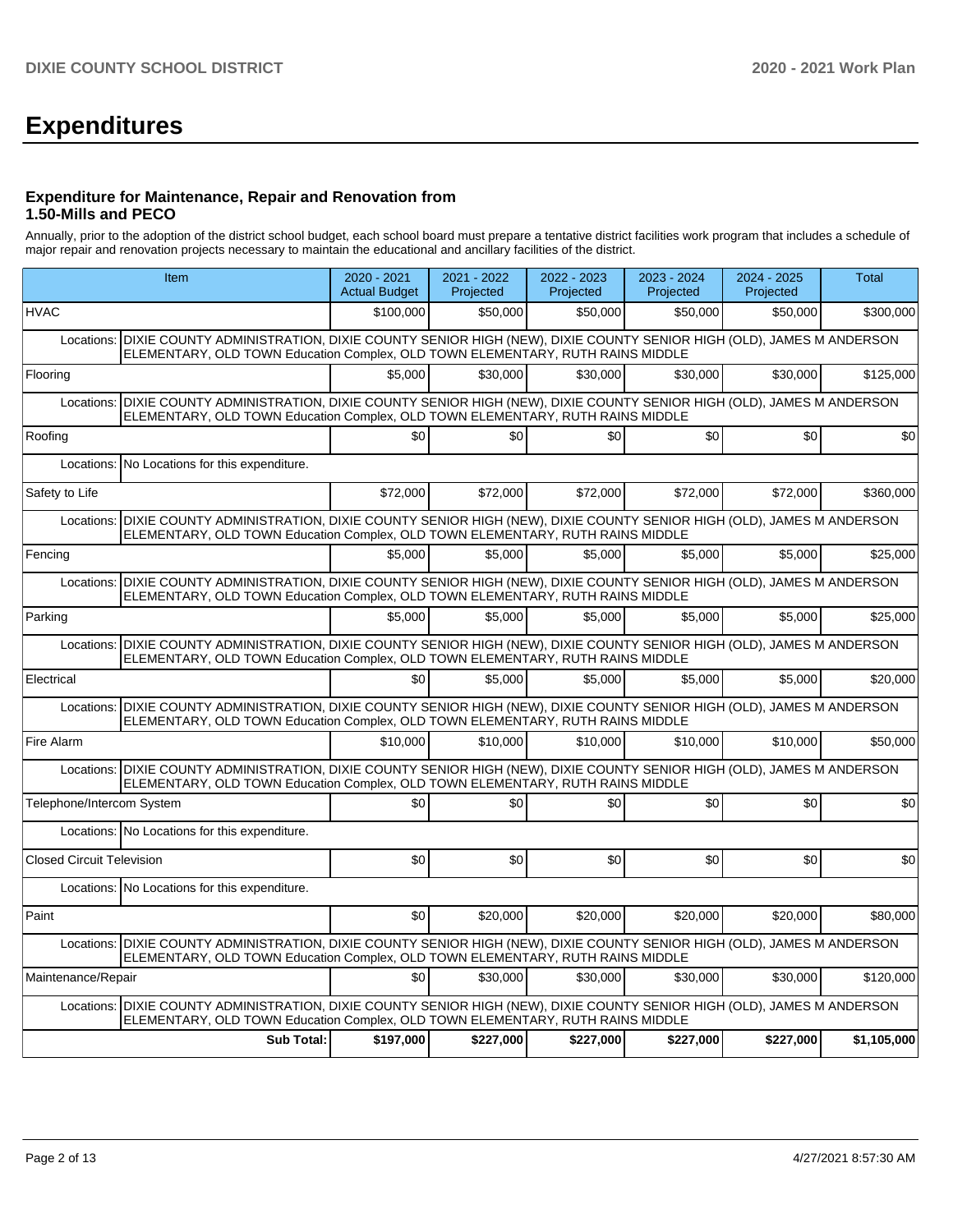| PECO Maintenance Expenditures | \$0       | ا 30      | $\sim$<br>w | ሶሳ<br>ູບບ | \$0 <sub>1</sub> | \$0                |
|-------------------------------|-----------|-----------|-------------|-----------|------------------|--------------------|
| i.50 Mill Sub Total: İ        | \$207,000 | \$237,000 | \$237,000   | \$237,000 | \$237,000        | .155.000<br>$\sim$ |

| Other Items                                                                                                                                                                                               | $2020 - 2021$<br><b>Actual Budget</b> | $2021 - 2022$<br>Projected | $2022 - 2023$<br>Projected | $2023 - 2024$<br>Projected | $2024 - 2025$<br>Projected | Total       |  |  |  |
|-----------------------------------------------------------------------------------------------------------------------------------------------------------------------------------------------------------|---------------------------------------|----------------------------|----------------------------|----------------------------|----------------------------|-------------|--|--|--|
| Site Improvements & Sidewalks                                                                                                                                                                             | \$10,000                              | \$10,000                   | \$10,000                   | \$10,000                   | \$10,000                   | \$50,000    |  |  |  |
| Locations DIXIE COUNTY ADMINISTRATION, DIXIE COUNTY SENIOR HIGH (NEW), DIXIE COUNTY SENIOR HIGH (OLD), JAMES M ANDERSON<br>ELEMENTARY, OLD TOWN Education Complex, OLD TOWN ELEMENTARY, RUTH RAINS MIDDLE |                                       |                            |                            |                            |                            |             |  |  |  |
| Total: I                                                                                                                                                                                                  | \$207,000                             | \$237,000                  | \$237,000                  | \$237,000                  | \$237,000                  | \$1,155,000 |  |  |  |

## **Local 1.50 Mill Expenditure For Maintenance, Repair and Renovation**

Anticipated expenditures expected from local funding sources over the years covered by the current work plan.

| Item                                                         | $2020 - 2021$<br><b>Actual Budget</b> | 2021 - 2022<br>Projected | $2022 - 2023$<br>Projected | $2023 - 2024$<br>Projected | 2024 - 2025<br>Projected | <b>Total</b> |
|--------------------------------------------------------------|---------------------------------------|--------------------------|----------------------------|----------------------------|--------------------------|--------------|
| Remaining Maint and Repair from 1.5 Mills                    | \$207,000                             | \$237,000                | \$237,000                  | \$237,000                  | \$237,000                | \$1,155,000  |
| Maintenance/Repair Salaries                                  | \$210,000                             | \$265,000                | \$280,000                  | \$300,000                  | \$300,000                | \$1,355,000  |
| <b>School Bus Purchases</b>                                  | \$140,000                             | \$90,000                 | \$90,000                   | \$90,000                   | \$90,000                 | \$500,000    |
| Other Vehicle Purchases                                      | \$35,000                              | \$35,000                 | \$0                        | \$0                        | \$0                      | \$70,000     |
| Capital Outlay Equipment                                     | \$0                                   | \$0                      | \$0                        | \$0                        | \$0                      | \$0          |
| <b>Rent/Lease Payments</b>                                   | \$0                                   | \$0                      | \$0                        | \$0                        | \$0                      | \$0          |
| <b>COP Debt Service</b>                                      | \$0                                   | \$0                      | \$0                        | \$0                        | \$0                      | \$0          |
| Rent/Lease Relocatables                                      | \$0                                   | \$0                      | \$0                        | \$0                        | \$0                      | \$0          |
| <b>Environmental Problems</b>                                | \$0                                   | \$0                      | \$0                        | \$0                        | \$0                      | \$0          |
| ls.1011.14 Debt Service                                      | \$0                                   | \$0                      | \$0                        | \$0                        | \$0                      | \$0          |
| <b>Special Facilities Construction Account</b>               | \$0                                   | \$0                      | \$0                        | \$0                        | \$0                      | \$0          |
| Premiums for Property Casualty Insurance - 1011.71<br>(4a,b) | \$125,000                             | \$125,000                | \$125,000                  | \$125,000                  | \$125,000                | \$625,000    |
| Qualified School Construction Bonds (QSCB)                   | \$0                                   | \$0                      | \$0                        | \$0                        | \$0                      | \$0          |
| Qualified Zone Academy Bonds (QZAB)                          | \$0                                   | \$0                      | \$0                        | \$0                        | \$0                      | \$0          |
| Furniture, Fixtures and Equipment                            | \$384,900                             | \$125,000                | \$125,000                  | \$125,000                  | \$125,000                | \$884,900    |
| Improvements Other than Buildings                            | \$96,200                              | \$0                      | \$0                        | \$0                        | \$0                      | \$96,200     |
| Enterprise Software License                                  | \$35,000                              | \$35,000                 | \$35,000                   | \$35,000                   | \$35,000                 | \$175,000    |
| <b>Emergency Reserve</b>                                     | \$50,000                              | \$50,000                 | \$50,000                   | \$45,000                   | \$45,000                 | \$240,000    |
| <b>Local Expenditure Totals:</b>                             | \$1,283,100                           | \$962,000                | \$942,000                  | \$957,000                  | \$957,000                | \$5,101,100  |

# **Revenue**

#### **1.50 Mill Revenue Source**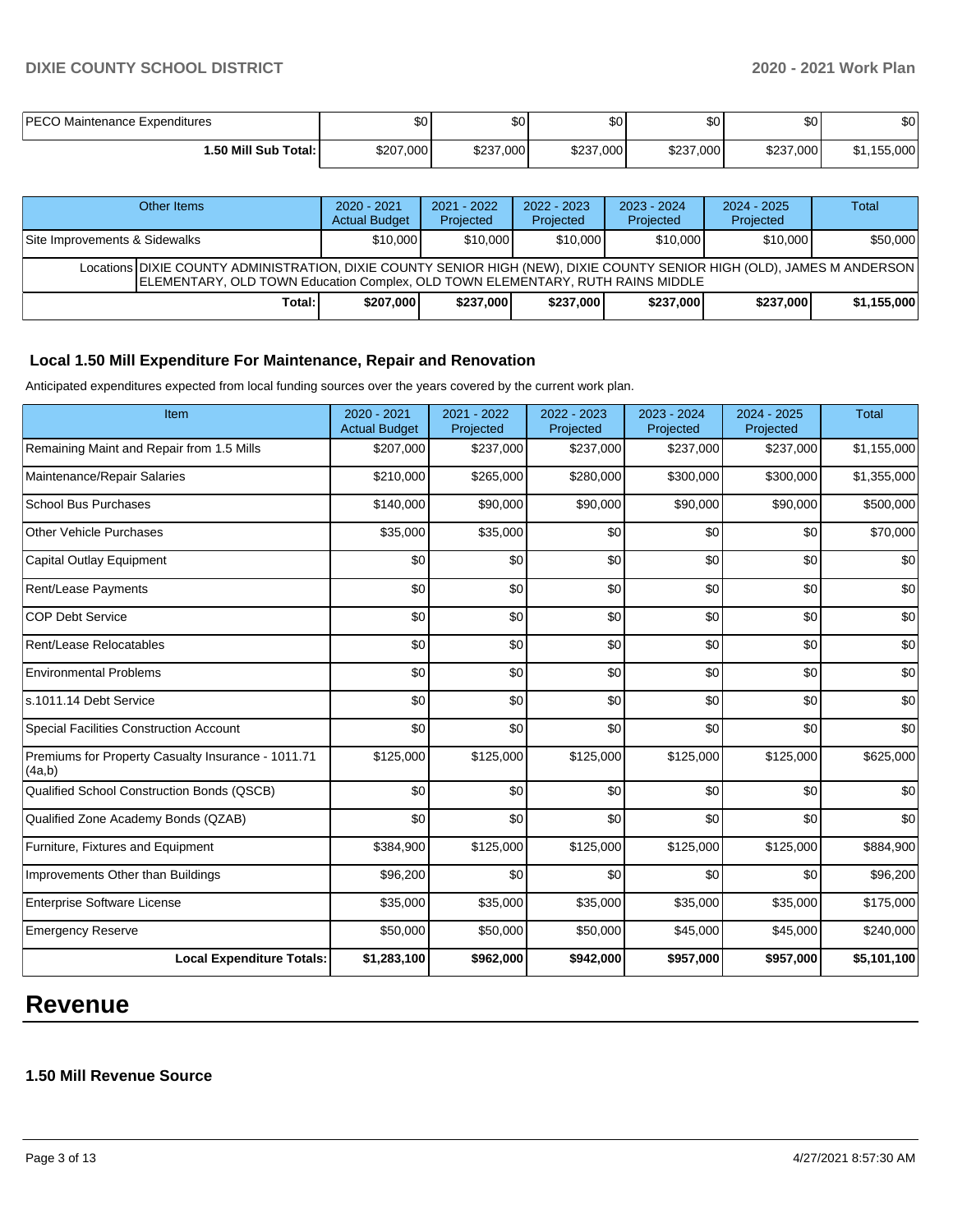Schedule of Estimated Capital Outlay Revenue from each currently approved source which is estimated to be available for expenditures on the projects included in the tentative district facilities work program. All amounts are NET after considering carryover balances, interest earned, new COP's, 1011.14 and 1011.15 loans, etc. Districts cannot use 1.5-Mill funds for salaries except for those explicitly associated with maintenance/repair projects. (1011.71 (5), F.S.)

| Item                                                                                | Fund | 2020 - 2021<br><b>Actual Value</b> | $2021 - 2022$<br>Projected | $2022 - 2023$<br>Projected | $2023 - 2024$<br>Projected | $2024 - 2025$<br>Projected | <b>Total</b>    |
|-------------------------------------------------------------------------------------|------|------------------------------------|----------------------------|----------------------------|----------------------------|----------------------------|-----------------|
| (1) Non-exempt property<br>lassessed valuation                                      |      | \$602,258,679                      | \$611,111,113              | \$618,055,558              | \$625,000,002              | \$631,944,447              | \$3,088,369,799 |
| (2) The Millage projected for<br>discretionary capital outlay per<br>ls.1011.71     |      | 1.50                               | 1.50                       | .50                        | 1.50                       | 1.50                       |                 |
| $(3)$ Full value of the 1.50-Mill<br>discretionary capital outlay per<br>ls.1011.71 |      | \$1.011.795                        | \$1.026.667                | \$1,038,333                | \$1.050.000                | \$1,061,667                | \$5,188,462     |
| $(4)$ Value of the portion of the 1.50<br>-Mill ACTUALLY levied                     | 370  | \$867,252                          | \$880,000                  | \$890,000                  | \$900,000                  | \$910,000                  | \$4,447,252     |
| $(5)$ Difference of lines (3) and (4)                                               |      | \$144,543                          | \$146,667                  | \$148,333                  | \$150,000                  | \$151,667                  | \$741,210       |

## **PECO Revenue Source**

The figure in the row designated "PECO Maintenance" will be subtracted from funds available for new construction because PECO maintenance dollars cannot be used for new construction.

| Item                                 | Fund | $2020 - 2021$<br><b>Actual Budget</b> | 2021 - 2022<br>Projected | $2022 - 2023$<br>Projected | 2023 - 2024<br>Projected | $2024 - 2025$<br>Projected | Total            |
|--------------------------------------|------|---------------------------------------|--------------------------|----------------------------|--------------------------|----------------------------|------------------|
| <b>IPECO New Construction</b>        | 340  | \$0                                   | \$٥Ι                     | \$0                        | \$0                      | \$0                        | \$0 <sub>1</sub> |
| <b>PECO Maintenance Expenditures</b> |      | \$0 I                                 | \$0                      | \$0                        | \$0 <sub>1</sub>         | \$0                        | \$0              |
|                                      |      | \$0                                   | \$0                      | \$0                        | \$0                      | \$0                        | \$0              |

#### **CO & DS Revenue Source**

Revenue from Capital Outlay and Debt Service funds.

| <b>Item</b>                                     | Fund | $2020 - 2021$<br><b>Actual Budget</b> | 2021 - 2022<br>Projected | 2022 - 2023<br>Projected | $2023 - 2024$<br>Projected | $2024 - 2025$<br>Projected | Total     |
|-------------------------------------------------|------|---------------------------------------|--------------------------|--------------------------|----------------------------|----------------------------|-----------|
| CO & DS Cash Flow-through<br><b>Distributed</b> | 360  | \$49.185                              | \$49,185                 | \$49,185                 | \$49.185                   | \$49,185                   | \$245,925 |
| CO & DS Interest on<br>Undistributed CO         | 360  | \$2,350                               | \$2,350                  | \$2,350                  | \$2,350                    | \$2,350                    | \$11,750  |
|                                                 |      | \$51,535                              | \$51,535                 | \$51,535                 | \$51.535                   | \$51,535                   | \$257,675 |

#### **Fair Share Revenue Source**

Nothing reported for this section. All legally binding commitments for proportionate fair-share mitigation for impacts on public school facilities must be included in the 5-year district work program.

### **Sales Surtax Referendum**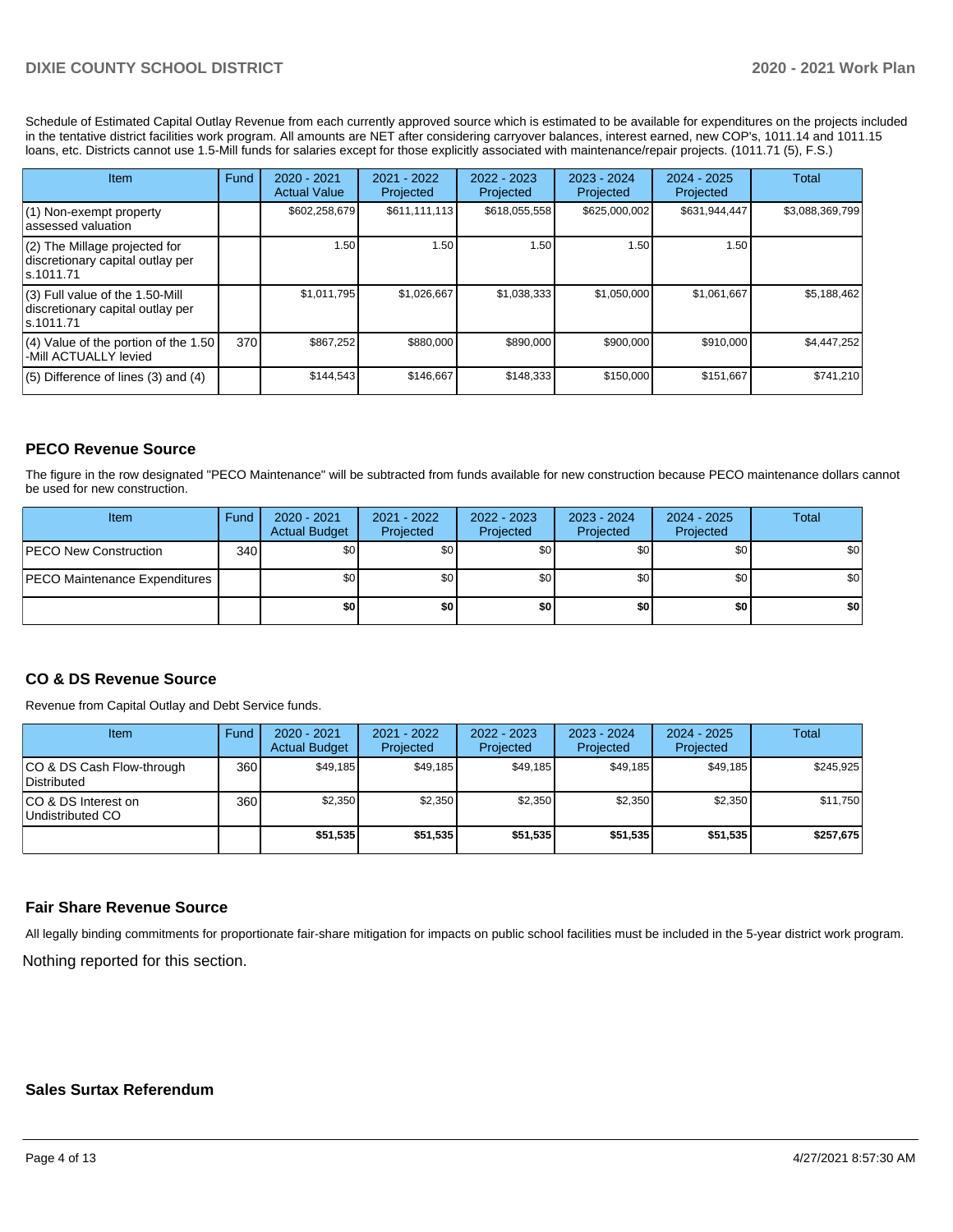Specific information about any referendum for a 1-cent or ½-cent surtax referendum during the previous year.

**Did the school district hold a surtax referendum during the past fiscal year 2019 - 2020?**

No

## **Additional Revenue Source**

Any additional revenue sources

| Item                                                                                                                      | 2020 - 2021<br><b>Actual Value</b> | 2021 - 2022<br>Projected | 2022 - 2023<br>Projected | 2023 - 2024<br>Projected | 2024 - 2025<br>Projected | <b>Total</b> |
|---------------------------------------------------------------------------------------------------------------------------|------------------------------------|--------------------------|--------------------------|--------------------------|--------------------------|--------------|
| Proceeds from a s.1011.14/15 F.S. Loans                                                                                   | \$0                                | \$0                      | \$0                      | \$0                      | \$0                      | \$0          |
| District Bonds - Voted local bond<br>referendum proceeds per s.9, Art VII<br><b>State Constitution</b>                    | \$0                                | \$0                      | \$0                      | \$0                      | \$0                      | \$0          |
| Proceeds from Special Act Bonds                                                                                           | \$0                                | \$0                      | \$0                      | \$0                      | \$0                      | \$0          |
| Estimated Revenue from CO & DS Bond<br>Sale                                                                               | \$0                                | \$0                      | \$0                      | \$0                      | \$0                      | \$0          |
| Proceeds from Voted Capital<br>Improvements millage                                                                       | \$0                                | \$0                      | \$0                      | \$0                      | \$0                      | \$0          |
| Other Revenue for Other Capital Projects                                                                                  | \$0                                | \$0                      | \$0                      | \$0                      | \$0                      | \$0          |
| Proceeds from 1/2 cent sales surtax<br>authorized by school board                                                         | \$0                                | \$0                      | \$0                      | \$0                      | \$0                      | \$0          |
| Proceeds from local governmental<br>infrastructure sales surtax                                                           | \$0                                | \$0                      | \$0                      | \$0                      | \$0                      | \$0          |
| Proceeds from Certificates of<br>Participation (COP's) Sale                                                               | \$0                                | \$0                      | \$0                      | \$0                      | \$0                      | \$0          |
| Classrooms First Bond proceeds amount<br>authorized in FY 1997-98                                                         | \$0                                | \$0                      | \$0                      | \$0                      | \$0                      | \$0          |
| Classrooms for Kids                                                                                                       | \$0                                | \$0                      | \$0                      | \$0                      | \$0                      | \$0          |
| <b>District Equity Recognition</b>                                                                                        | \$0                                | \$0                      | \$0                      | \$0                      | \$0                      | \$0          |
| <b>Federal Grants</b>                                                                                                     | \$0                                | \$0                      | \$0                      | \$0                      | \$0                      | \$0          |
| Proportionate share mitigation (actual<br>cash revenue only, not in kind donations)                                       | \$0                                | \$0                      | \$0                      | \$0                      | \$0                      | \$0          |
| Impact fees received                                                                                                      | \$0                                | \$0                      | \$0                      | \$0                      | \$0                      | \$0          |
| Private donations                                                                                                         | \$0                                | \$0                      | \$0                      | \$0                      | \$0                      | \$0          |
| Grants from local governments or not-for-<br>profit organizations                                                         | \$0                                | \$0                      | \$0                      | \$0                      | \$0                      | \$0          |
| Interest, Including Profit On Investment                                                                                  | \$2,300                            | \$2,300                  | \$2,300                  | \$2,300                  | \$2,300                  | \$11,500     |
| Revenue from Bonds pledging proceeds<br>from 1 cent or 1/2 cent Sales Surtax                                              | \$0                                | \$0                      | \$0                      | \$0                      | \$0                      | \$0          |
| <b>Total Fund Balance Carried Forward</b>                                                                                 | \$934,800                          | \$268,000                | \$196,000                | \$119,000                | \$52,000                 | \$1,569,800  |
| General Capital Outlay Obligated Fund<br><b>Balance Carried Forward From Total</b><br><b>Fund Balance Carried Forward</b> | \$0                                | \$0                      | \$0                      | \$0                      | \$0                      | \$0          |
| <b>Special Facilities Construction Account</b>                                                                            | \$0                                | \$0                      | \$0                      | \$0                      | \$0                      | \$0          |
| One Cent - 1/2 Cent Sales Surtax Debt<br>Service From Total Fund Balance Carried<br>Forward                               | \$0                                | \$0                      | \$0                      | \$0                      | \$0                      | \$0          |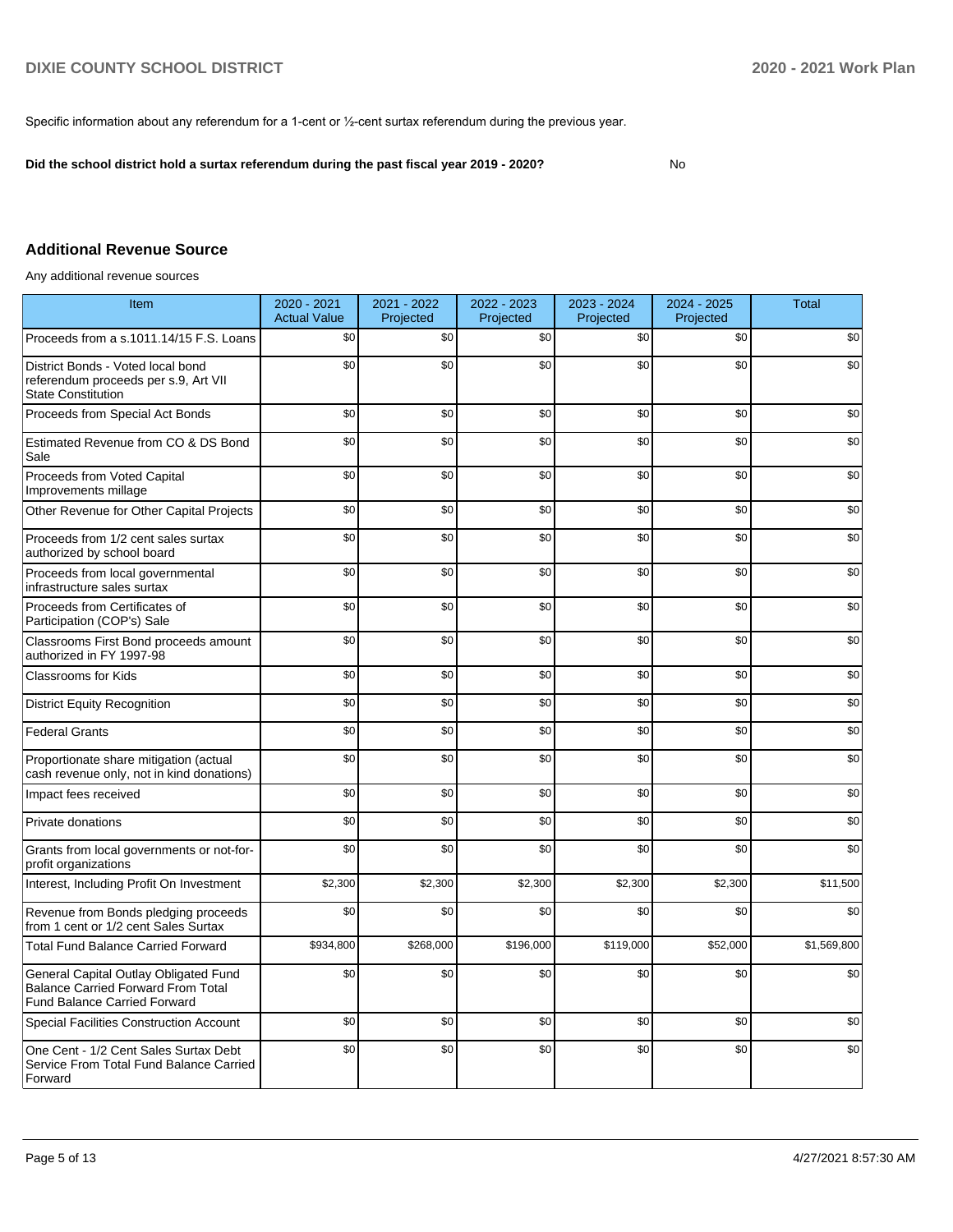## **DIXIE COUNTY SCHOOL DISTRICT 2020 - 2021 Work Plan**

| Capital Outlay Projects Funds Balance<br>Carried Forward From Total Fund<br>Balance Carried Forward | \$0         | \$0              | \$0       | \$0       | \$0      | \$0         |
|-----------------------------------------------------------------------------------------------------|-------------|------------------|-----------|-----------|----------|-------------|
| Charter School Capital Outlay                                                                       | \$84,900    | \$0 <sub>1</sub> | \$0       | \$0       | \$0      | \$84,900    |
| Other Miscellaneous State Revenue                                                                   | \$88,200    | \$0 <sub>1</sub> | \$0       | \$0       | \$0      | \$88,200    |
| Miscellaneous Local Sources                                                                         | \$3.700     | \$0 <sub>1</sub> | \$0       | \$0       | \$0      | \$3,700     |
| Subtotal                                                                                            | \$1,113,900 | \$270,300        | \$198,300 | \$121,300 | \$54,300 | \$1,758,100 |

## **Total Revenue Summary**

| <b>Item Name</b>                                                  | $2020 - 2021$<br><b>Budget</b> | $2021 - 2022$<br>Projected | 2022 - 2023<br>Projected | $2023 - 2024$<br>Projected | 2024 - 2025<br>Projected | <b>Five Year Total</b> |
|-------------------------------------------------------------------|--------------------------------|----------------------------|--------------------------|----------------------------|--------------------------|------------------------|
| Local 1.5 Mill Discretionary Capital Outlay<br><b>Revenue</b>     | \$867.252                      | \$880,000                  | \$890,000                | \$900,000                  | \$910,000                | \$4,447,252            |
| <b>PECO</b> and 1.5 Mill Maint and Other 1.5<br>Mill Expenditures | (\$1,283,100)                  | (\$962,000)                | (S942.000)               | $(\$957,000)$              | (\$957,000)              | (\$5,101,100)          |
| IPECO Maintenance Revenue                                         | \$0                            | \$0 <sub>1</sub>           | \$0                      | \$0                        | \$0 <sub>1</sub>         | \$0                    |
| <b>Available 1.50 Mill for New</b><br><b>Construction</b>         | ( \$415, 848)                  | (\$82,000)                 | (\$52,000)               | (\$57,000)                 | (\$47,000)               | ( \$653, 848)          |

| Item Name                             | 2020 - 2021<br><b>Budget</b> | $2021 - 2022$<br>Projected | 2022 - 2023<br>Projected | 2023 - 2024<br>Projected | $2024 - 2025$<br>Projected | <b>Five Year Total</b> |
|---------------------------------------|------------------------------|----------------------------|--------------------------|--------------------------|----------------------------|------------------------|
| ICO & DS Revenue                      | \$51,535                     | \$51,535                   | \$51,535                 | \$51,535                 | \$51,535                   | \$257,675              |
| <b>IPECO New Construction Revenue</b> | \$0                          | \$0                        | \$0                      | \$0                      | \$0                        | \$0                    |
| Other/Additional Revenue              | \$1,113,900                  | \$270,300                  | \$198,300                | \$121,300                | \$54,300                   | \$1,758,100            |
| <b>Total Additional Revenue</b>       | \$1,165,435                  | \$321,835                  | \$249.835                | \$172,835                | \$105,835                  | \$2,015,775            |
| <b>Total Available Revenue</b>        | \$749.587                    | \$239,835                  | \$197,835                | \$115,835                | \$58,835                   | \$1,361,927            |

# **Project Schedules**

## **Capacity Project Schedules**

A schedule of capital outlay projects necessary to ensure the availability of satisfactory classrooms for the projected student enrollment in K-12 programs.

Nothing reported for this section.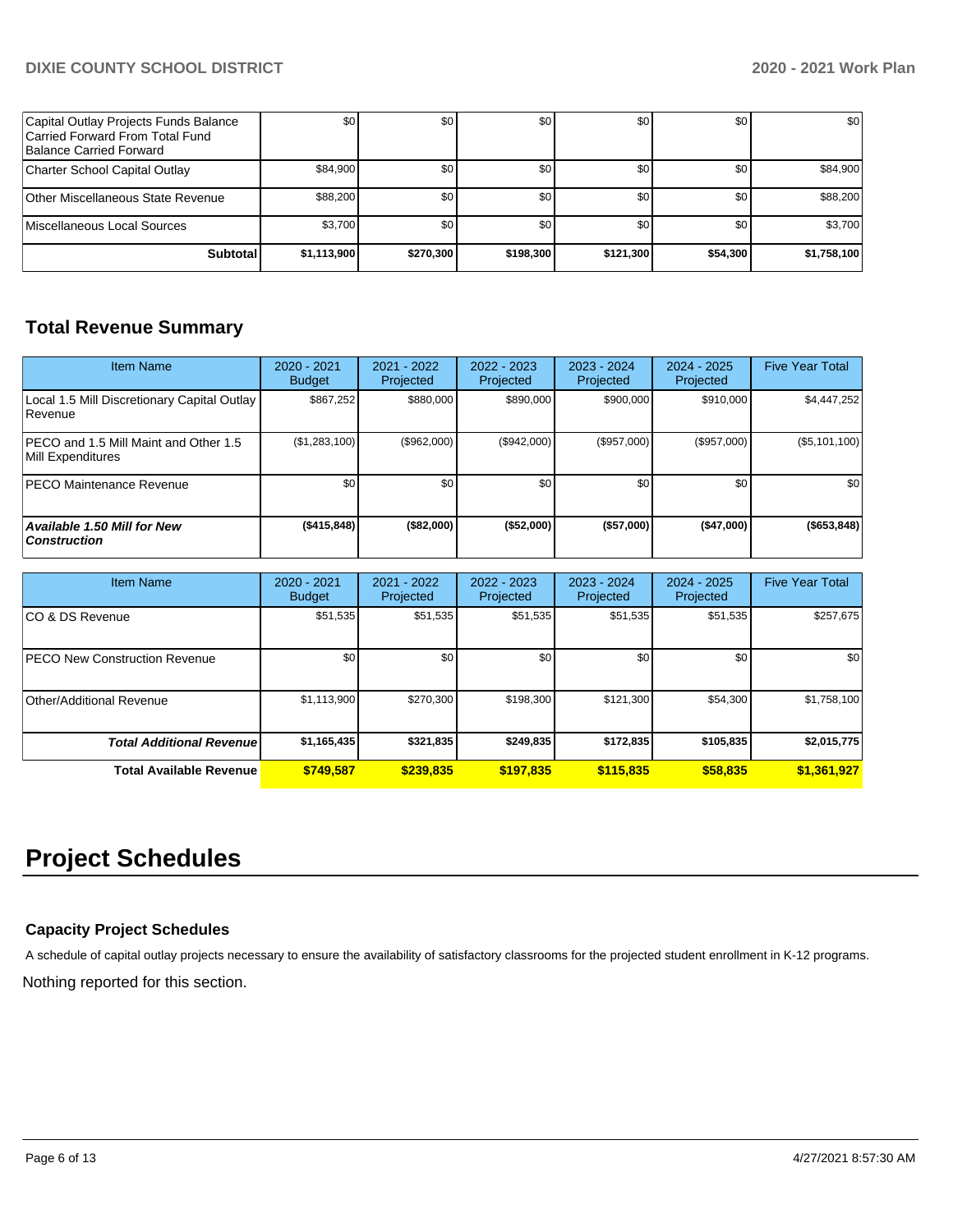Nothing reported for this section.

#### **Other Project Schedules**

Major renovations, remodeling, and additions of capital outlay projects that do not add capacity to schools.

| <b>Project Description</b>                      | Location               | 2020 - 2021<br><b>Actual Budget</b> | $2021 - 2022$<br>Projected | 2022 - 2023<br>Projected | 2023 - 2024<br>Projected | $2024 - 2025$<br>Projected | Total           | Funded |
|-------------------------------------------------|------------------------|-------------------------------------|----------------------------|--------------------------|--------------------------|----------------------------|-----------------|--------|
| Restricted Fund Balance                         | Location not specified | \$98,100                            | \$0                        | \$0                      | \$0                      | \$0 <sub>1</sub>           | \$98,100 Yes    |        |
| Districtwide Remodeling &<br><b>Renovations</b> | Location not specified | \$239.487                           | \$0                        | \$0                      | ا 30                     | \$0                        | \$239,487 Yes   |        |
| Transfer to General Fund                        | Location not specified | \$412,000                           | \$239.835                  | \$197.835                | \$115,835                | \$58,835                   | \$1,024,340 Yes |        |
|                                                 |                        | \$749.587                           | \$239,835                  | \$197,835                | \$115,835                | \$58,835                   | \$1,361,927     |        |

### **Additional Project Schedules**

Any projects that are not identified in the last approved educational plant survey.

| <b>Project Description</b>                                | Location                                      | <b>Num</b> | $2020 - 2021$<br>Classroom Actual Budget | 2021 - 2022<br>Projected | 2022 - 2023<br>Projected | 2023 - 2024<br>Projected | 2024 - 2025<br>Projected | Total          | Funded |
|-----------------------------------------------------------|-----------------------------------------------|------------|------------------------------------------|--------------------------|--------------------------|--------------------------|--------------------------|----------------|--------|
|                                                           |                                               |            |                                          |                          |                          |                          |                          |                |        |
| Classroom Addition to<br>convert school to<br>Grades 6-12 | <b>IDIXIE COUNTY</b><br>ISENIOR HIGH<br>(NEW) |            | \$0 <sub>1</sub>                         | \$0                      | \$0                      | \$200,000                | \$1,600,000              | \$1,800,000 No |        |
|                                                           |                                               |            | \$0                                      | \$0                      | \$0                      | \$200,000                | \$1,600,000              | \$1,800,000    |        |

### **Non Funded Growth Management Project Schedules**

Schedule indicating which projects, due to planned development, that CANNOT be funded from current revenues projected over the next five years.

Nothing reported for this section.

# **Tracking**

## **Capacity Tracking**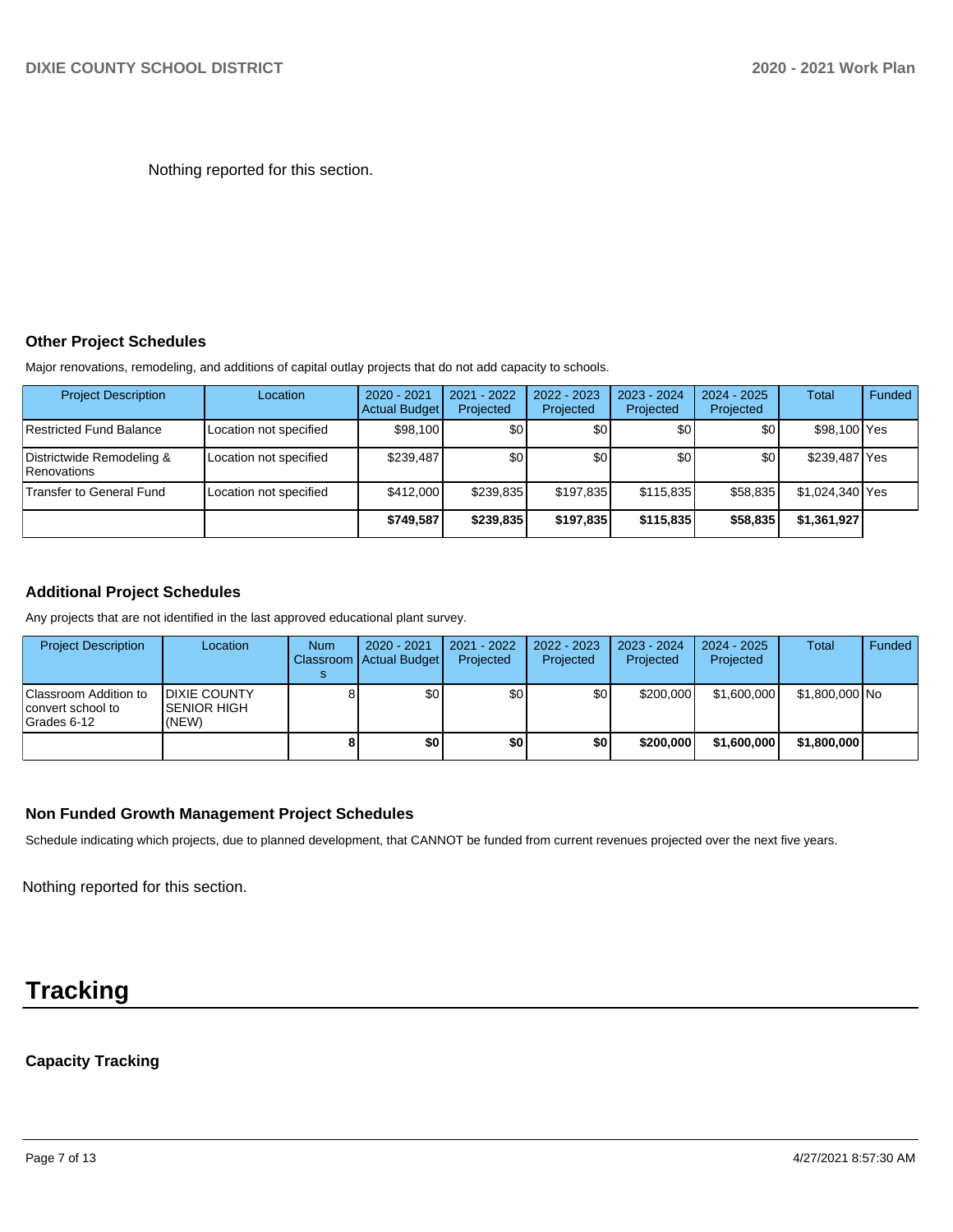| Location                                      | $2020 -$<br><b>2021 Satis.</b><br>Stu. Sta. | Actual<br>$2020 -$<br><b>2021 FISH</b><br>Capacity | Actual<br>$2019 -$<br>2020<br><b>COFTE</b> | # Class<br><b>Rooms</b> | Actual<br>Average<br>$2020 -$<br>2021 Class<br><b>Size</b> | Actual<br>$2020 -$<br>2021<br><b>Utilization</b> | <b>New</b><br>Stu.<br>Capacity | <b>New</b><br>Rooms to<br>be<br>Added/Re<br>moved | Projected<br>$2024 -$<br>2025<br><b>COFTE</b> | Projected<br>$2024 -$<br>2025<br><b>Utilization</b> | Projected<br>$2024 -$<br>2025 Class<br><b>Size</b> |
|-----------------------------------------------|---------------------------------------------|----------------------------------------------------|--------------------------------------------|-------------------------|------------------------------------------------------------|--------------------------------------------------|--------------------------------|---------------------------------------------------|-----------------------------------------------|-----------------------------------------------------|----------------------------------------------------|
| <b>DIXIE COUNTY SENIOR</b><br>HIGH (OLD)      | 587                                         | 440                                                |                                            | 24                      | $\overline{0}$                                             | 0.00%                                            | 0                              |                                                   | 0                                             | 0.00%                                               | $\Omega$                                           |
| <b>OLD TOWN Education</b><br> Complex         | 50                                          | 0                                                  |                                            | $\overline{2}$          | $\Omega$                                                   | 0.00%                                            | 0                              | $\Omega$                                          | $\Omega$                                      | 0.00%                                               | $\Omega$                                           |
| <b>JAMES M ANDERSON</b><br><b>IELEMENTARY</b> | 731                                         | 731                                                | 457                                        | 39                      | 12                                                         | 62.00 %                                          | $\Omega$                       | $\Omega$                                          | 405                                           | 55.00 %                                             | 10 <sup>1</sup>                                    |
| IRUTH RAINS MIDDLE                            | 636                                         | 572                                                | 504                                        | 29                      | 17                                                         | 88.00 %                                          |                                | $\Omega$                                          | 492                                           | 86.00 %                                             | 17                                                 |
| <b>OLD TOWN</b><br><b>ELEMENTARY</b>          | 662                                         | 662                                                | 543                                        | 35                      | 16                                                         | 82.00 %                                          | $\Omega$                       | $\Omega$                                          | 367                                           | 55.00 %                                             | 10                                                 |
| <b>DIXIE COUNTY SENIOR</b><br>HIGH (NEW)      | 937                                         | 796                                                | 512                                        | 39                      | 13                                                         | 64.00 %                                          | $\Omega$                       |                                                   | 625                                           | 79.00 %                                             | 16                                                 |
|                                               | 3,603                                       | 3,201                                              | 2,015                                      | 168                     | 12                                                         | 62.94 %                                          | $\mathbf{0}$                   | 0                                                 | 1,889                                         | 59.01 %                                             | 11                                                 |

The COFTE Projected Total (1,889) for 2024 - 2025 must match the Official Forecasted COFTE Total (1,889 ) for 2024 - 2025 before this section can be completed. In the event that the COFTE Projected Total does not match the Official forecasted COFTE, then the Balanced Projected COFTE Table should be used to balance COFTE.

| Projected COFTE for 2024 - 2025 |       |  |  |  |  |  |
|---------------------------------|-------|--|--|--|--|--|
| Elementary (PK-3)               | 601   |  |  |  |  |  |
| Middle (4-8)                    | 678   |  |  |  |  |  |
| High (9-12)                     | 610   |  |  |  |  |  |
|                                 | 1,889 |  |  |  |  |  |

| <b>Grade Level Type</b> | <b>Balanced Projected</b><br>COFTE for 2024 - 2025 |
|-------------------------|----------------------------------------------------|
| Elementary (PK-3)       |                                                    |
| Middle (4-8)            |                                                    |
| High (9-12)             |                                                    |
|                         | 1,889                                              |

## **Relocatable Replacement**

Number of relocatable classrooms clearly identified and scheduled for replacement in the school board adopted financially feasible 5-year district work program.

| Location                               | $-2021$<br>$2020 - 1$ | $-2022$<br>2021 | 2022 - 2023 | 2023 - 2024 | 2024 - 2025 | Year 5 Total |
|----------------------------------------|-----------------------|-----------------|-------------|-------------|-------------|--------------|
| <b>Total Relocatable Replacements:</b> |                       |                 |             |             |             | $\bf{0}$     |

### **Charter Schools Tracking**

Information regarding the use of charter schools.

| Location-Type     | # Relocatable<br>units or<br>permanent<br>classrooms | Owner            | IYear Started or I<br>Scheduled | Student<br><b>Stations</b> | <b>Students</b><br>Enrolled | Years in<br>Contract | <b>Total Charter</b><br><b>Students</b><br>projected for<br>2024 - 2025 |
|-------------------|------------------------------------------------------|------------------|---------------------------------|----------------------------|-----------------------------|----------------------|-------------------------------------------------------------------------|
| Kinder Cub School |                                                      | 7 <b>PRIVATE</b> | 2012                            | 126                        | 121                         |                      | 126                                                                     |
|                   |                                                      |                  |                                 | 126                        | 121                         |                      | 126                                                                     |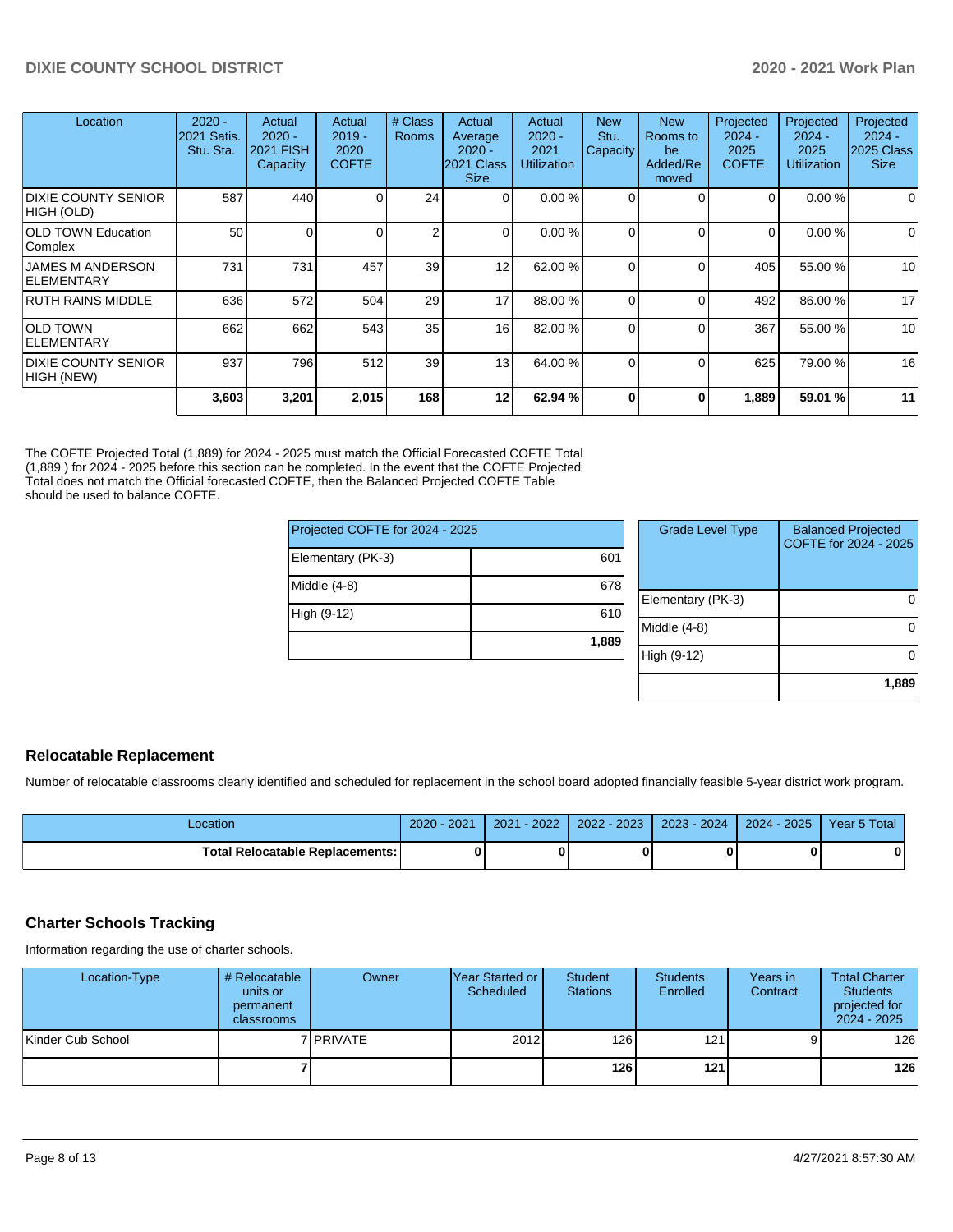#### **Special Purpose Classrooms Tracking**

The number of classrooms that will be used for certain special purposes in the current year, by facility and type of classroom, that the district will, 1), not use for educational purposes, and 2), the co-teaching classrooms that are not open plan classrooms and will be used for educational purposes.

| School                               | School Type | # of Elementary<br>K-3 Classrooms | # of Middle 4-8<br><b>Classrooms</b> | # of High $9-12$<br><b>Classrooms</b> | # of $ESE$<br>Classrooms | # of Combo<br><b>Classrooms</b> | Total<br><b>Classrooms</b> |
|--------------------------------------|-------------|-----------------------------------|--------------------------------------|---------------------------------------|--------------------------|---------------------------------|----------------------------|
| <b>Total Educational Classrooms:</b> |             |                                   |                                      |                                       |                          |                                 | 01                         |
| School                               | School Type | # of Elementary<br>K-3 Classrooms | # of Middle 4-8<br><b>Classrooms</b> | # of High $9-12$<br><b>Classrooms</b> | # of $ESE$<br>Classrooms | # of Combo<br><b>Classrooms</b> | Total<br><b>Classrooms</b> |
| <b>Total Co-Teaching Classrooms:</b> |             |                                   |                                      |                                       |                          |                                 | $\mathbf{0}$               |

#### **Infrastructure Tracking**

**Necessary offsite infrastructure requirements resulting from expansions or new schools. This section should include infrastructure information related to capacity project schedules and other project schedules (Section 4).** 

Not Specified

**Proposed location of planned facilities, whether those locations are consistent with the comprehensive plans of all affected local governments, and recommendations for infrastructure and other improvements to land adjacent to existing facilities. Provisions of 1013.33(12), (13) and (14) and 1013.36** must be addressed for new facilities planned within the 1st three years of the plan (Section 5).

Not Specified

**Consistent with Comp Plan?** No

#### **Net New Classrooms**

The number of classrooms, by grade level and type of construction, that were added during the last fiscal year.

| List the net new classrooms added in the 2019 - 2020 fiscal year.                                                                                       |                              |                                 |                              |                                                                        | List the net new classrooms to be added in the 2020 - 2021 fiscal<br>year. |                                 |                              |                      |  |
|---------------------------------------------------------------------------------------------------------------------------------------------------------|------------------------------|---------------------------------|------------------------------|------------------------------------------------------------------------|----------------------------------------------------------------------------|---------------------------------|------------------------------|----------------------|--|
| "Classrooms" is defined as capacity carrying classrooms that are added to increase<br>capacity to enable the district to meet the Class Size Amendment. |                              |                                 |                              | Totals for fiscal year 2020 - 2021 should match totals in Section 15A. |                                                                            |                                 |                              |                      |  |
| Location                                                                                                                                                | $2019 - 2020$ #<br>Permanent | 2019 - 2020 #<br><b>Modular</b> | 2019 - 2020 #<br>Relocatable | $2019 - 2020$<br>Total                                                 | $2020 - 2021$ #<br>Permanent                                               | 2020 - 2021 #<br><b>Modular</b> | 2020 - 2021 #<br>Relocatable | 2020 - 2021<br>Total |  |
| Elementary (PK-3)                                                                                                                                       |                              |                                 |                              |                                                                        |                                                                            |                                 |                              |                      |  |
| Middle (4-8)                                                                                                                                            |                              |                                 |                              |                                                                        |                                                                            |                                 |                              |                      |  |
| High (9-12)                                                                                                                                             |                              |                                 |                              |                                                                        |                                                                            |                                 |                              | <sup>0</sup>         |  |
|                                                                                                                                                         |                              |                                 |                              |                                                                        |                                                                            |                                 |                              |                      |  |

#### **Relocatable Student Stations**

Number of students that will be educated in relocatable units, by school, in the current year, and the projected number of students for each of the years in the workplan.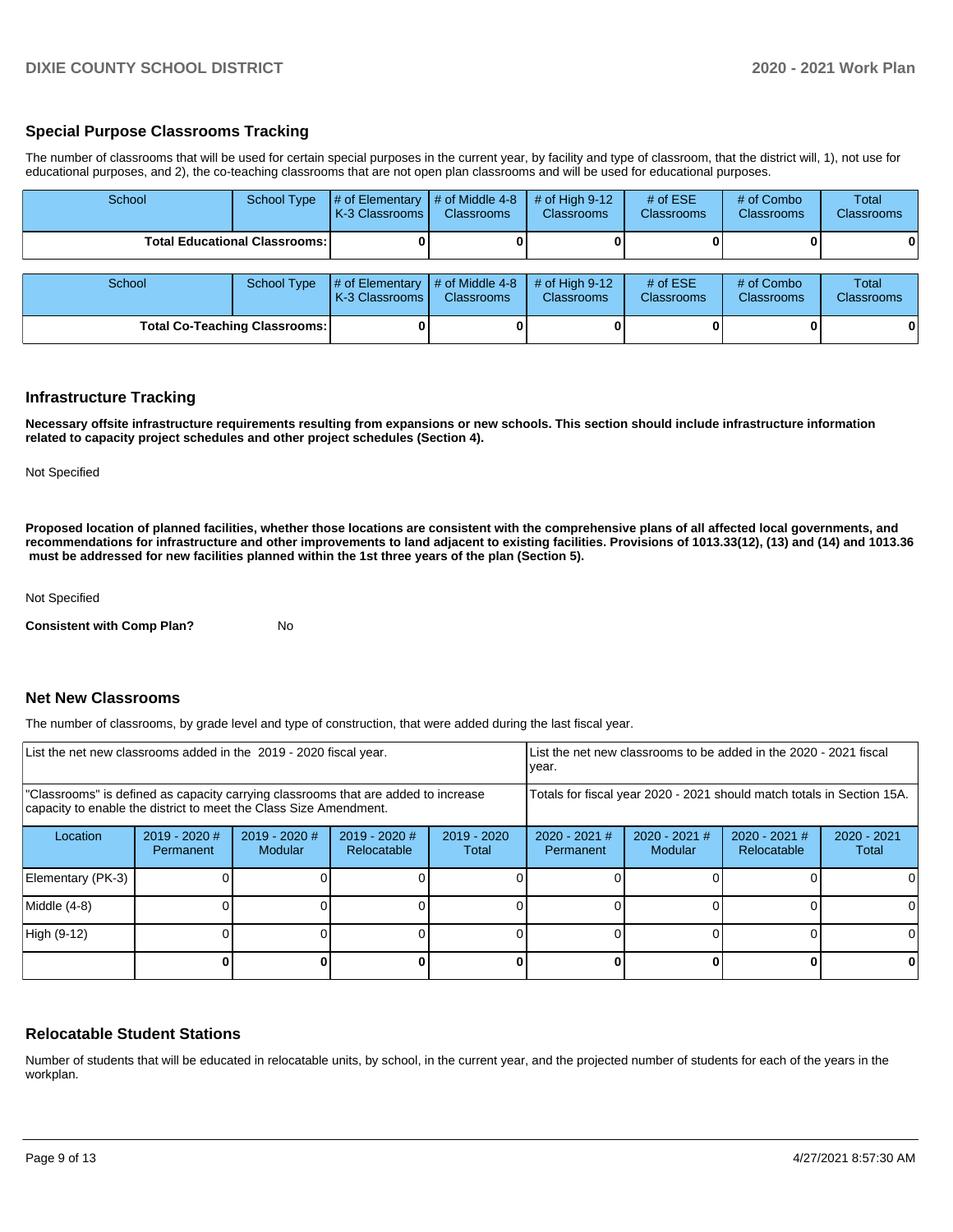## **DIXIE COUNTY SCHOOL DISTRICT 2020 - 2021 Work Plan**

| <b>Site</b>                                       | 2020 - 2021 | 2021 - 2022 | 2022 - 2023 | 2023 - 2024 | $2024 - 2025$ | 5 Year Average |
|---------------------------------------------------|-------------|-------------|-------------|-------------|---------------|----------------|
| DIXIE COUNTY SENIOR HIGH (NEW)                    |             |             |             |             |               | O              |
| DIXIE COUNTY SENIOR HIGH (OLD)                    |             |             |             |             |               | 0              |
| <b>OLD TOWN Education Complex</b>                 |             |             |             |             |               | 0              |
| <b>JAMES M ANDERSON ELEMENTARY</b>                |             |             |             |             |               | 0              |
| <b>RUTH RAINS MIDDLE</b>                          |             |             |             |             |               | 0              |
| <b>OLD TOWN ELEMENTARY</b>                        |             |             |             |             |               | $\Omega$       |
|                                                   |             |             |             |             |               |                |
| Totals for DIXIE COUNTY SCHOOL DISTRICT           |             |             |             |             |               |                |
| Total students in relocatables by year.           |             |             |             |             |               |                |
| Total number of COFTE students projected by year. | 2,018       | 2,001       | 1,953       | 1,927       | 1,889         | 1,958          |

### **Leased Facilities Tracking**

Exising leased facilities and plans for the acquisition of leased facilities, including the number of classrooms and student stations, as reported in the educational plant survey, that are planned in that location at the end of the five year workplan.

Percent in relocatables by year. **0 % 0 % 0 % 0 % 0 % 0 %**

| Location                              | # of Leased<br><b>IClassrooms 2020 -</b><br>2021 | <b>FISH Student</b><br><b>Stations</b> | <b>Owner</b> | # of Leased<br>Classrooms 2024 -<br>2025 | <b>FISH Student</b><br><b>Stations</b> |
|---------------------------------------|--------------------------------------------------|----------------------------------------|--------------|------------------------------------------|----------------------------------------|
| <b>DIXIE COUNTY SENIOR HIGH (OLD)</b> |                                                  |                                        |              |                                          |                                        |
| <b>OLD TOWN Education Complex</b>     |                                                  |                                        |              |                                          |                                        |
| <b>JAMES M ANDERSON ELEMENTARY</b>    |                                                  |                                        |              |                                          |                                        |
| <b>RUTH RAINS MIDDLE</b>              |                                                  |                                        |              |                                          |                                        |
| <b>OLD TOWN ELEMENTARY</b>            |                                                  |                                        |              |                                          |                                        |
| DIXIE COUNTY SENIOR HIGH (NEW)        |                                                  |                                        |              |                                          | 0                                      |
|                                       |                                                  |                                        |              |                                          |                                        |

## **Failed Standard Relocatable Tracking**

Relocatable units currently reported by school, from FISH, and the number of relocatable units identified as 'Failed Standards'.

Nothing reported for this section.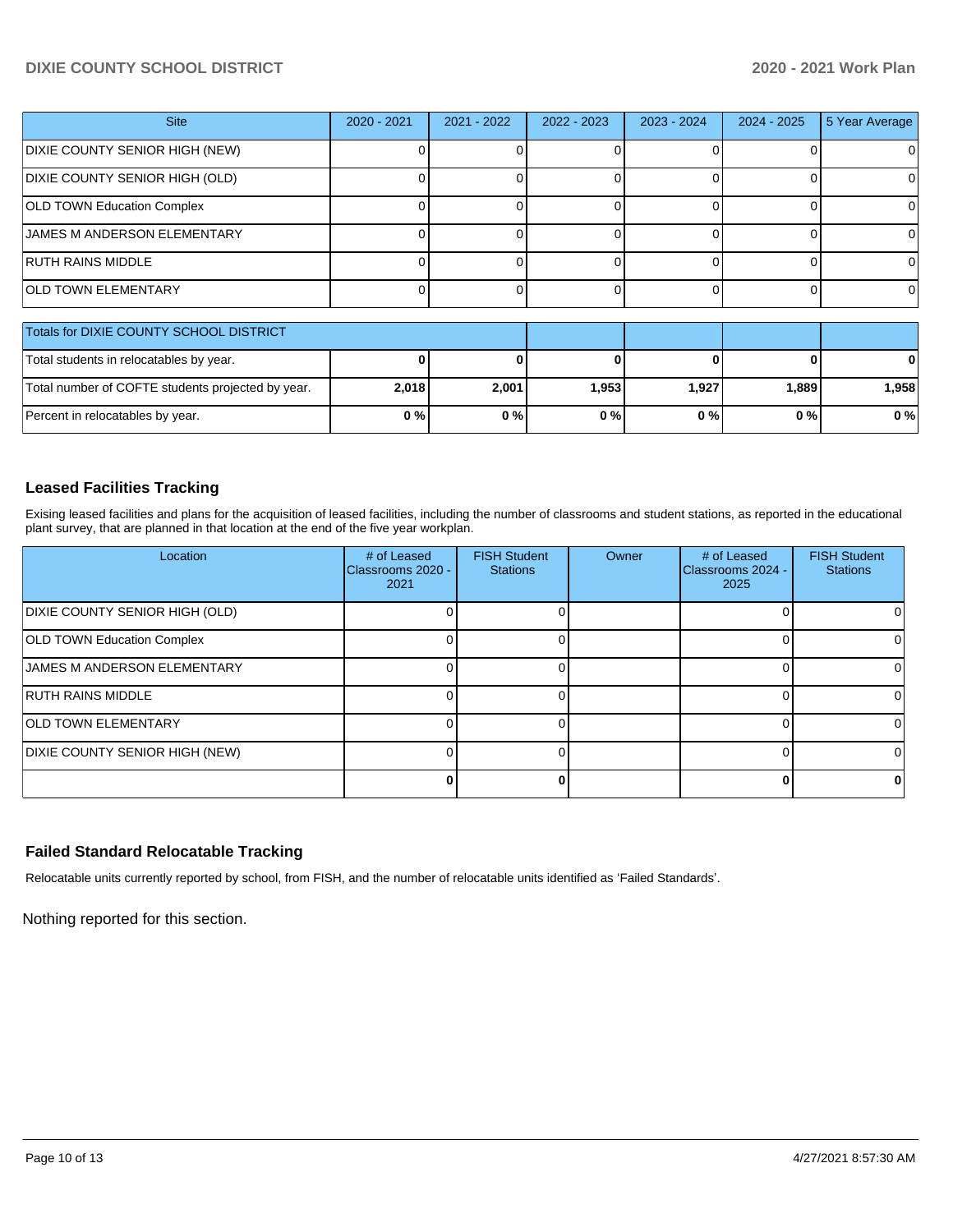# **Planning**

#### **Class Size Reduction Planning**

**Plans approved by the school board that reduce the need for permanent student stations such as acceptable school capacity levels, redistricting, busing, year-round schools, charter schools, magnet schools, public-private partnerships, multitrack scheduling, grade level organization, block scheduling, or other alternatives.**

The District has no need to reduce student stations.

#### **School Closure Planning**

**Plans for the closure of any school, including plans for disposition of the facility or usage of facility space, and anticipated revenues.** 

Not Specified

# **Long Range Planning**

#### **Ten-Year Maintenance**

District projects and locations regarding the projected need for major renovation, repair, and maintenance projects within the district in years 6-10 beyond the projects plans detailed in the five years covered by the work plan.

Nothing reported for this section.

#### **Ten-Year Capacity**

Schedule of capital outlay projects projected to ensure the availability of satisfactory student stations for the projected student enrollment in K-12 programs for the future 5 years beyond the 5-year district facilities work program.

| Project                            | Location, Community, Quadrant or other<br>general location | 2024 - 2025 / 2029 - 2030<br><b>Projected Cost</b> |
|------------------------------------|------------------------------------------------------------|----------------------------------------------------|
| Dixie County HS 8 Classrm Addition | Dixie County High School Campus                            | \$2,000,000                                        |
|                                    |                                                            | \$2,000,000                                        |

#### **Ten-Year Planned Utilization**

Schedule of planned capital outlay projects identifying the standard grade groupings, capacities, and planned utilization rates of future educational facilities of the district for both permanent and relocatable facilities.

| Grade Level Projections         | <b>FISH</b><br><b>Student</b><br><b>Stations</b> | <b>Actual 2019 -</b><br>2020 FISH<br>Capacity | Actual<br>$2019 -$<br>2020<br>COFTE | <b>Utilization</b> | Actual 2019 - 2020   Actual 2020 - 2021 / 2029 - 2030 new   Projected 2029 -   Projected 2029 -<br>Student Capacity to be added/removed   2030 COFTE |     | 2030 Utilization |
|---------------------------------|--------------------------------------------------|-----------------------------------------------|-------------------------------------|--------------------|------------------------------------------------------------------------------------------------------------------------------------------------------|-----|------------------|
| Elementary - District<br>Totals | .393 <sup>1</sup>                                | .393                                          | 999.28                              | 71.72 %            | $-165$                                                                                                                                               | 845 | 68.81 %          |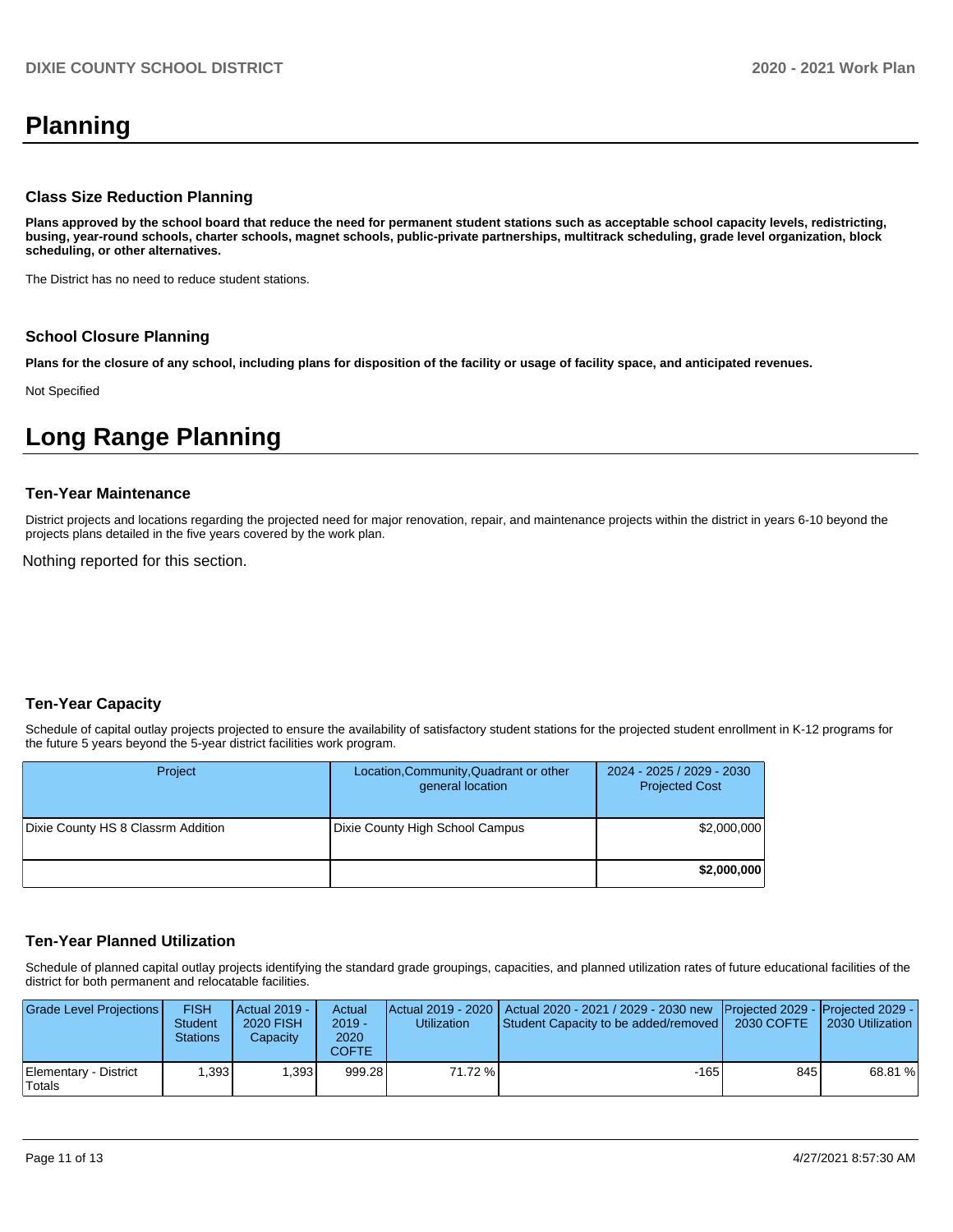|                          | 3.603 | 2,761 | 2.014.65 | 72.97 %   | -557   | 1.786 | 81.03%  |
|--------------------------|-------|-------|----------|-----------|--------|-------|---------|
| Other - ESE, etc         | 637   |       | 0.00     | $0.00 \%$ |        |       | 0.00%   |
| High - District Totals   | 937I  | 796 I | 511.65   | 64.32 %   | 180    | 940   | 96.31 % |
| Middle - District Totals | 636   | 572I  | 503.72   | 88.11 %   | $-572$ |       | 0.00%   |

**Combination schools are included with the middle schools for student stations, capacity, COFTE and utilization purposes because these facilities all have a 90% utilization factor. Use this space to explain or define the grade groupings for combination schools.** 

No comments to report.

#### **Ten-Year Infrastructure Planning**

#### **Proposed Location of Planned New, Remodeled, or New Additions to Facilities in 06 thru 10 out years (Section 28).**

Dixie County HS will require at least an 8 classroom addition in order to be converted to a 6-12 combination Middle-High School. Remodeling at James Anderson Elementary will be required in order to utilize it for district administration.

#### Plans for closure of any school, including plans for disposition of the facility or usage of facility space, and anticipated revenues in the 06 thru 10 out **years (Section 29).**

The Dixie County School Board will reassign the PK-5 grade students at James Anderson Elementary to Ruth Rains Middle at such time that Ruth Rains Middle is reclassified as an elementary school. The 6-8 grade students at Ruth Rains Middle will be reassigned to the new combination Dixie Middle/High School. Future use of James Anderson Elementary will be for district offices at such time that all district administration and support services can be consolidated and located at this site.

#### **Proposed Location of Planned New, Remodeled, or New Additions to Facilities in 06 thru 10 out years (Section 28).**

Dixie County High School will require approximately 8 new classrooms in order to convert it to a grade configuration of 6-12. Remodeling at James Anderson Elementary will be required in order to utilize it for district administration.

#### Plans for closure of any school, including plans for disposition of the facility or usage of facility space, and anticipated revenues in the 06 thru 10 out **years (Section 29).**

The Dixie County School Board will reassign the PK-5 grade students at James Anderson Elementary to Ruth Rains Middle at such time that Ruth Rains Middle is reclassified as an elementary school. The 6-8 grade students at Ruth Rains Middle will be reassigned to the new combination Dixie Middle/High School. Future use of James Anderson Elementary will be for district offices at such time that all district administration and support services can be consolidated and located at this site. An attempt to sell the current Dixie County Administration will be first priority. In the interim, an agreement with various local city agencies for use of the property is also an option.

#### **Twenty-Year Maintenance**

District projects and locations regarding the projected need for major renovation, repair, and maintenance projects within the district in years 11-20 beyond the projects plans detailed in the five years covered by the work plan.

Nothing reported for this section.

#### **Twenty-Year Capacity**